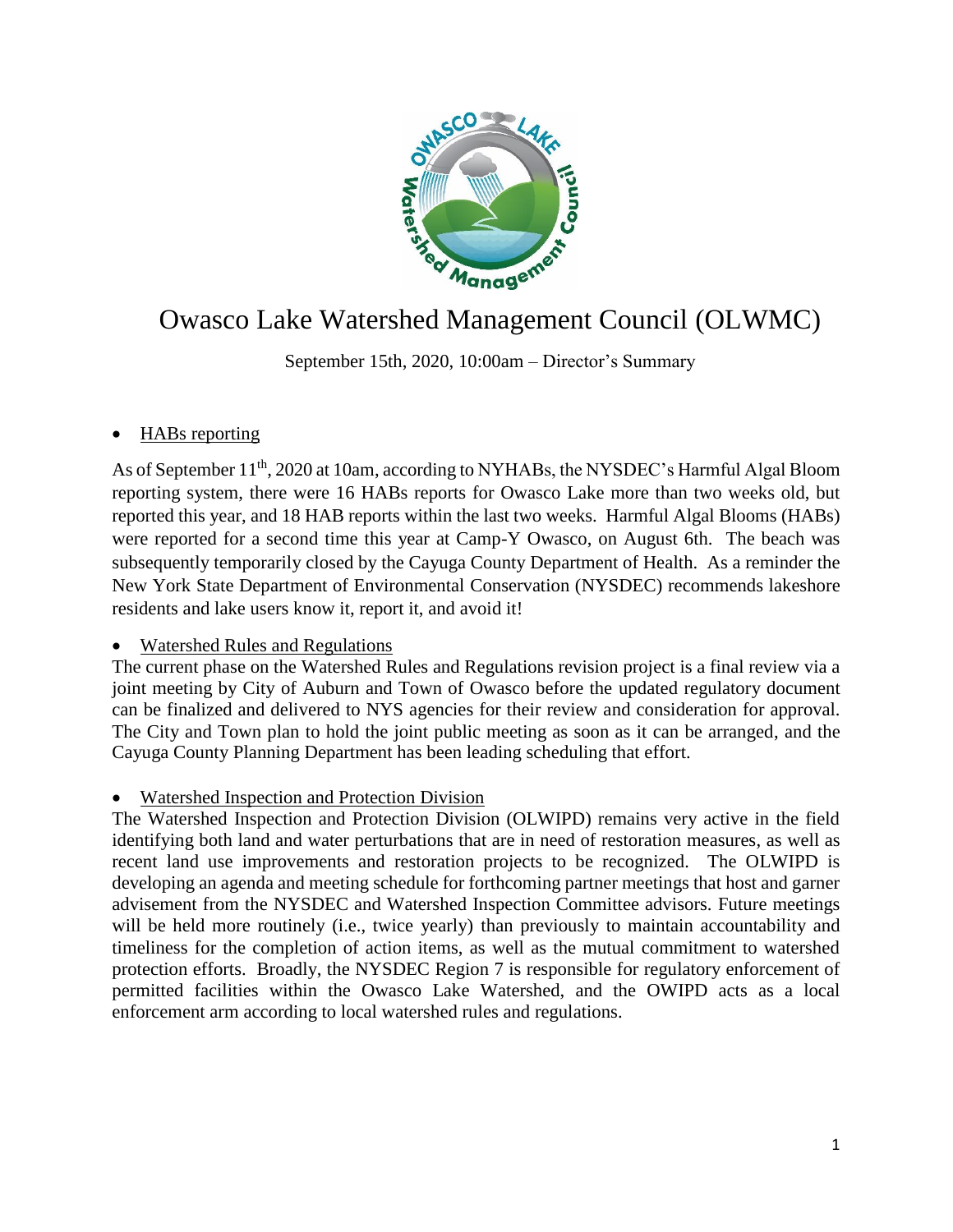## $\bullet$  Signage

The Owasco Lake Watershed Management Council's OLWIPD is working closely with the Owasco Watershed Lake Association (OWLA) to rollout a variety of signage projects in the near term. The organizations are cost-sharing 'lake friendly living signs' and 'no dumping-drains to lake' storm drain medallions to be places in Villages Groton and Moravia and the Hamlet of Locke. The OLWIPD has inventoried storm drains throughout the watershed to prioritize those to receive medallions and has communicated with municipal/highway officials for approvals for installations; most of the storm drain medallions will be installed with the assistance of volunteers in partnership with both OWLA and local Boy Scouts Troop 11. In support of our collaborative 'lake-friendly living' initiative, OWLA plans to distribute "lake friendly living" themed literature to the public in watershed as soon as possible.

## o OLWMC Lake Friendly Living Pledge-

The OLWMC Lake Friendly Living Pledge is now fully fledged and operational on the OLWMC website- We ask watershed residents make a difference throughout the watershed by taking the pledge to advance a variety of land and water stewardship practices. This pledge opportunity aligns with a standard style 'Lake Friendly Living' logo used along with consistent messaging growing throughout the Finger Lakes Region. Those who take the pledge, and are interested in helping promote this messaging through signage, are being delivered 'lake friendly living' lawn signage. This initiative was spotlighted in the OLWIPD's August monthly editorial in Auburn pub featured on August 29, 2020. Our September feature article will continue to follow a series of recognition articles that have been used to spotlight restoration work, as well as land and water stewardship advancements, observed throughout the watershed.

### The pledge:

*I know my choices can affect water quality for Owasco Lake. I pledge to incorporate 'Lake Friendly Living' practices to reduce my impacts on Owasco Lake. I will adopt these practices that help reduce pollutants and minimize runoff into Owasco Lake:*

*(1) I pledge to refrain from using excessive lawn fertilizers and chemicals to help prevent Harmful Algal Blooms (HABs).*

*(2) I will only use limited phosphorus-free fertilizers (as governed by NYS law), applied properly.*

*(3) I will maintain my septic system.*

*(4) I will reduce hazardous wastes and dispose of them properly.*

*(5) I will dispose of prescription drugs properly; I will not flush them.*

*(6) I will maintain my vehicles, water-crafts, and other recreational vehicles to reduce fluid leaks as well as the spread of aquatic invasive species.*

*(7) I will use water wisely.*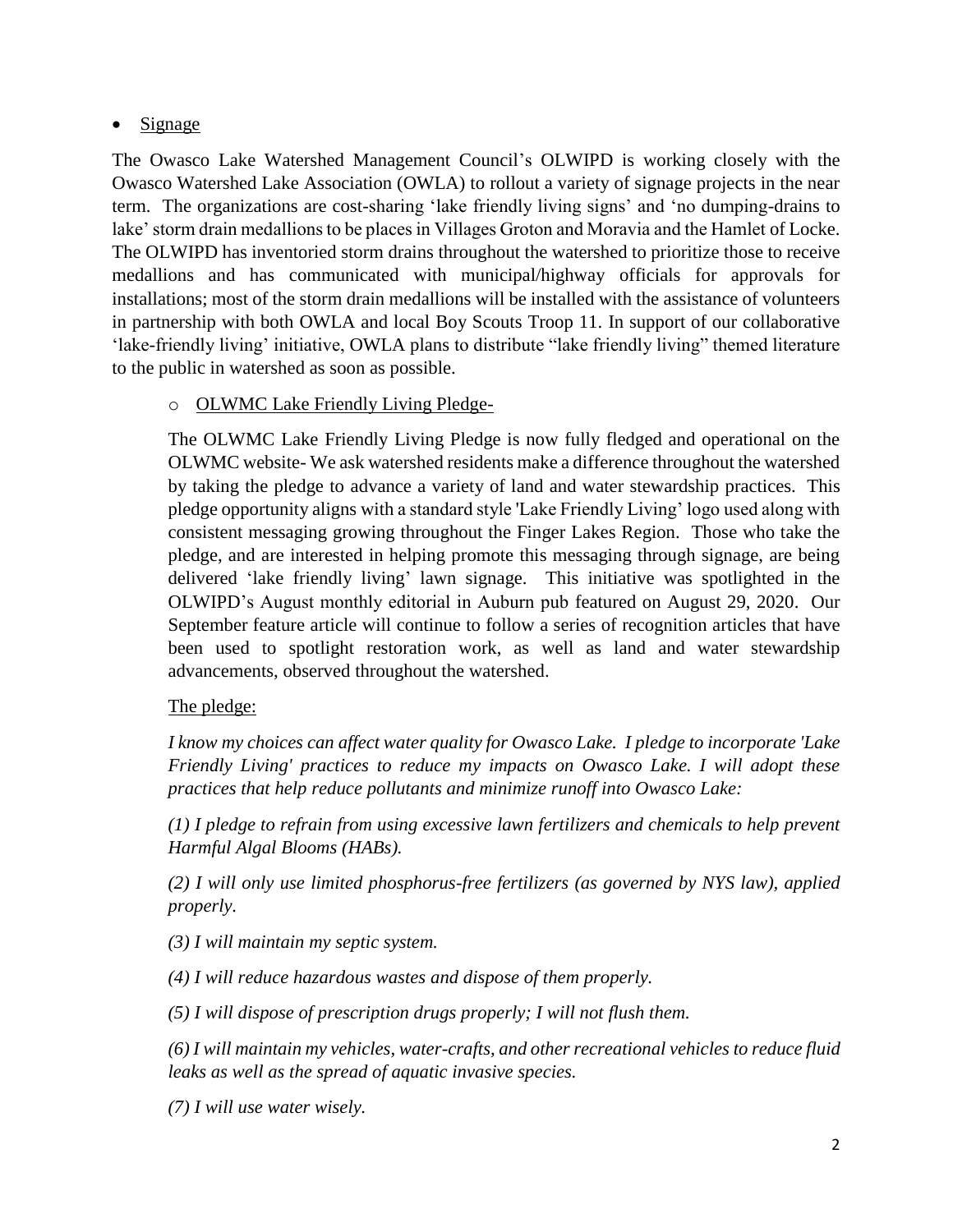*(8) I will not dispose of leaf litter or lawn clippings in waterways or ditches.*

*(9) I will strive to work towards practicing recommended Best Management Practices (BMPs) for land use activities within the Owasco Lake Watershed.*

Tributary Level Sensors Installation Project

OLWMC partners are moving forward with the installation of tributary level sensors throughout the watershed. The partnering group, Hyfi, is finalizing securing permits and deployment schedules. They have permission to deploy sensors with Cayuga County Highway Department at five sites, the Town of Groton at 1 site, and at several locations within the Owasco Flats. Hyfi, while continuing to pursue permission for installation at three sites in Sempronius, Town of Owasco, and Tompkins County, has reached out to NYSDOT Region 3's permit specialist. NYSDOT 3 has offered Hyfi a list of questions and concerns to address as well as an initial permit application. They are currently reviewing their requirements and drafting responses to their inquiries; NYSDOT has indicated the need for a separate permit app for each of the 10 sites. The level sensors are in the final stages of testing, and the deployment team is eager to begin installations. We are looking forward to beginning deployment as early as late September.

- Funding Programs and Related Projects
	- 1. We have completed and submitted the initial phase of the loan forgiveness application for the Payroll/Paycheck Protection Program Loan.
	- 2. The OLWMC is planning to go after Regional Conservation Partners Program funding category of Natural Resource Conservations Service (NRCS) funding through United States Department of Agriculture (USDA). We will likely propose to make whole certain NYS conservation funding categories to continue advancing capacity for restoration and water quality protection efforts within the watershed.
	- 3. \$4950 was awarded to the OLWMC for the purchase of a Portaboard© trailer associated with a proposal for Aquatic Invasive Species (AIS) education submitted through the Finger Lake Partnership for Regional Invasive Species Management (PRISM) and intended to help reduce the continued spread of AIS within Owasco Lake. The Portaboard© offers portable AIS signage and flexibility for its usage at events and lake access locations. There exists signage at Emerson Park, but lake-wide boat launches and access locations coverage is lacking. Improved coverage with signage at all lake access locations prioritizes public awareness and education on prevention measures for reducing the spread of invasive species that have been shown to adversely affect the lake and drive harmful algal blooms (HABs). The Portaboard© designs were recently finalized and printed, and the billboard delivered. The billboards are currently positioned outside of the Parks and Trails Office along East Lake Road and across from Emerson Park.
- Hemlock Hunters-

Members of OWLA, Cornell Cooperative Extension (CCE) and other partners are working collaboratively with the OLWMC to coordinate Hemlock Woolly Adelgid (HWA) mitigation to help protect Hemlock trees within the Owasco Lake Watershed. We recognize the first step to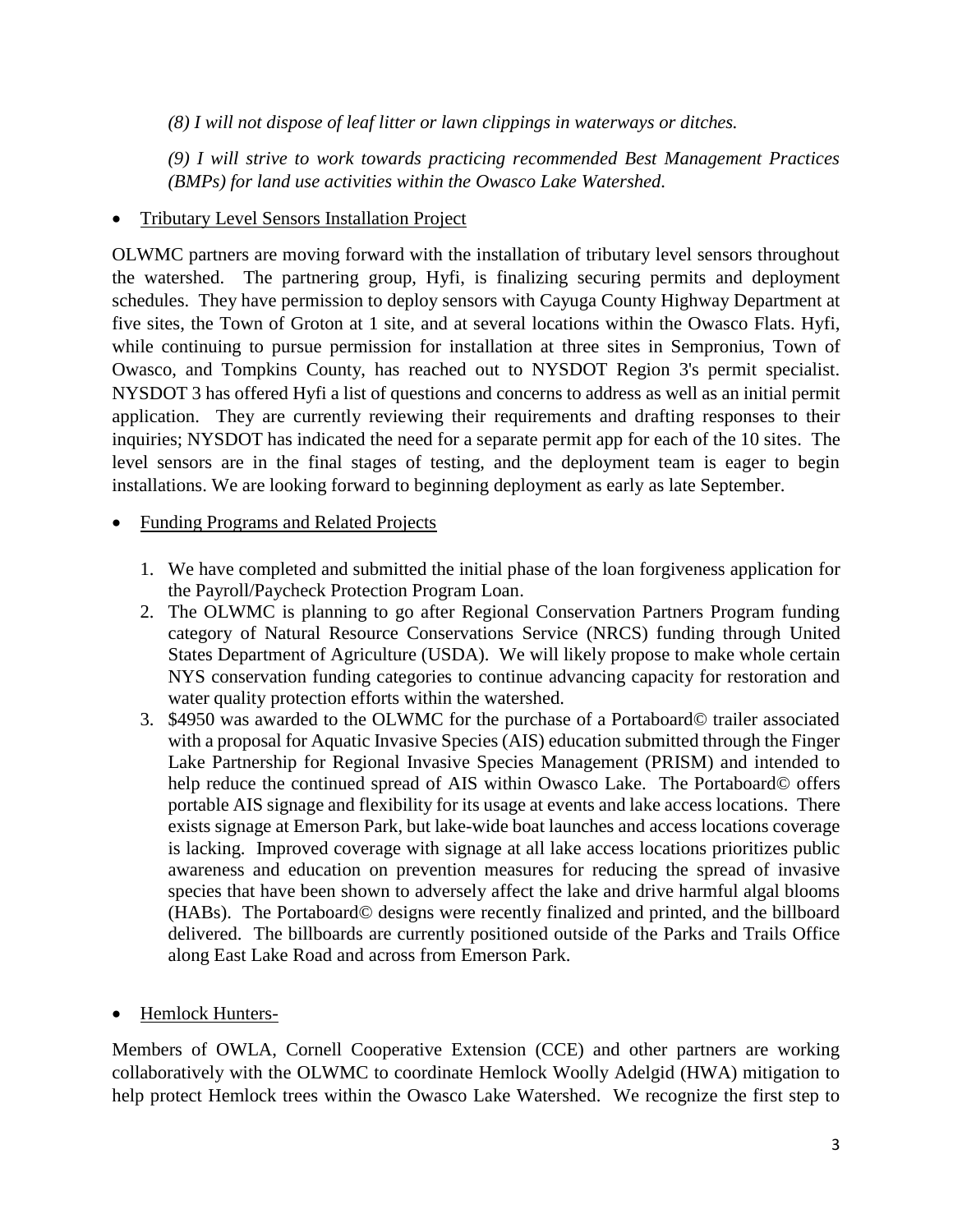ultimately advance this initiative through biocontrol (e.g., beetles, top down approach) or insecticide (bottom up approach) will require Hemlock tree and HWA inventories. Our group was field-trained August 12th by CCE's 'Hemlock Hunters' and has been enrolled with the Cornell University Hemlock Initiative and its Hemlock Hunters organization. The Owasco Hemlock Hunters Team will take on the important task of surveying, as completely as time, energy, land owner permission, and weather permit, the health of Hemlocks in the ravines of the Owasco Lake Watershed. Inventorying of the HWA is led by OWLA and will start with a focus on ravine areas in the southwest Owasco Lake Watershed.

#### Evidn Presentation

The OLWMC and the Owasco Watershed Lake Association (OWLA) are working closely in partnership with Evidn, a behavioral science consulting firm contracted with The Nature Conservancy (TNC). On the evening of September 2, 2020, OWLA and the OLWMC welcomed a presentation by Evidn. Founded in Brisbane, Australia, Evidn specializes in the application of behavioral science to create evidence-based solutions for delivering behavioral change at scale; especially in the context of sustainability and agro-environmental challenges. We are looking to their expertise as we continue to effectuate change through the advancement of BMPs and land and water stewardship.

- 1. Evidn's flagship project was the Cane Changer project, one of Australia's largest environmental behavior change initiatives working to improve water quality entering the Great Barrier Reef. The project contributed to a 440% increase in the uptake of best management practices among sugar cane farmers along the coast of Queensland.
- 2. Evidn is beginning to work with farmers in the Owasco Lake Watershed in consultation with The Nature Conservancy (TNC). Their 'Our Owasco' project is working to increase the percentage of farmland in the Owasco Watershed implementing soil health best management practices (BMP). Adopting soil health BMPs can benefit the profitability and productivity of farms by reducing inputs, building crop resilience to weather extremes, and improving overall crop health. Building healthy soils can also produce significant positive environmental outcomes including less erosion and runoff, improved downstream water quality, and sequestration of carbon. Evidn has shown that advancements in land and water stewardship practices, especially when requesting for voluntary action, necessitates removing barriers to behavioral change, striving towards inclusiveness in directing initiatives and related discussions, and ensuring those making positive strides are recognized. Collaboratively, the group hopes to leverage guidance in marketing, and behavior science to more broadly engage with the public to better promote improved land use/soil health practices watershed-wide. For example, Evidn strongly supports the OLWMC's new 'lake friendly living' pledge program at olwmc.org as well as recognition articles that are written and published on a monthly basis.